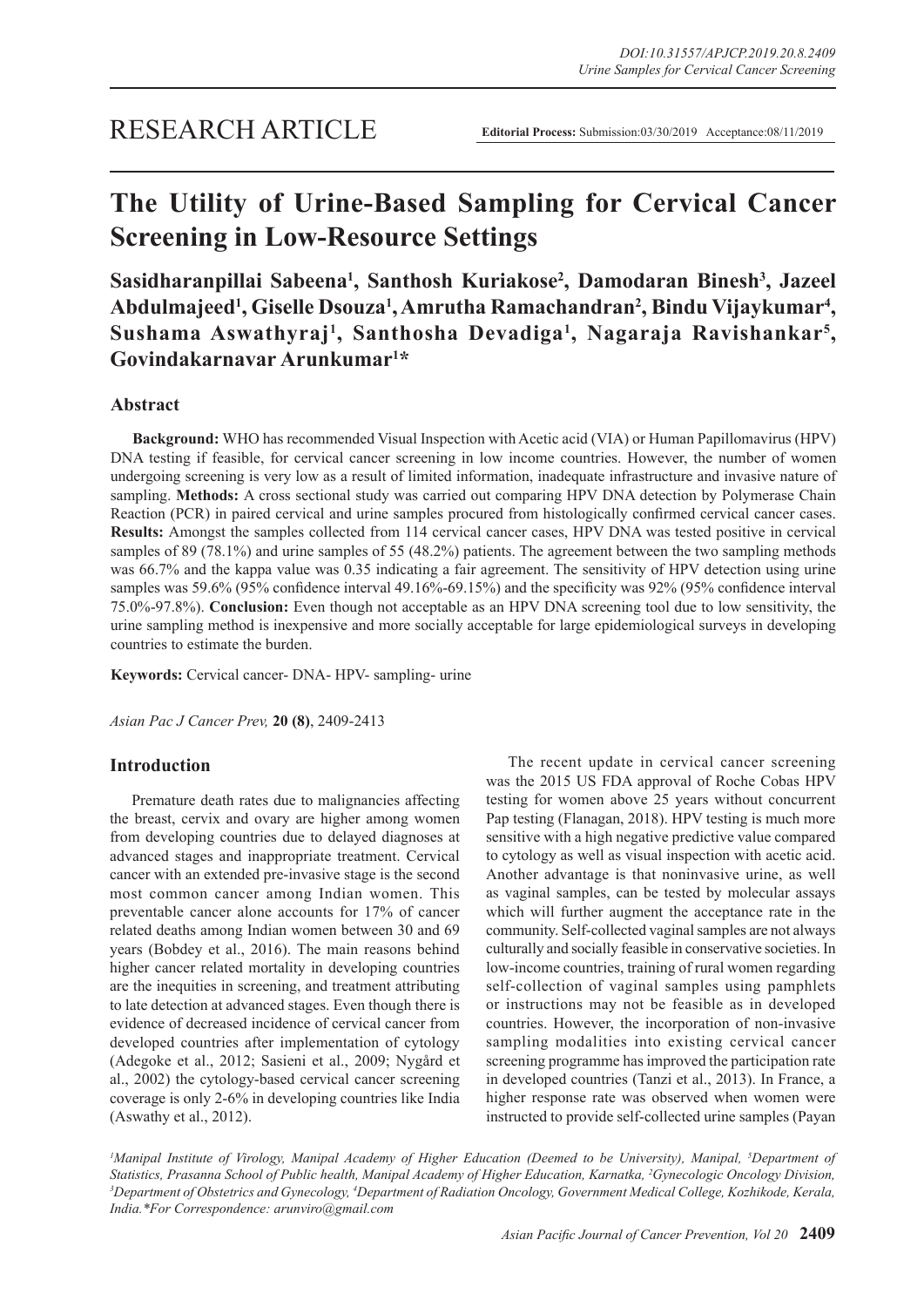#### *Sasidharanpillai Sabeena et al*

et al., 2009). However, urine contains various polymerase chain inhibitors like urea, nitrites and other unknown agents and the presence of HPV DNA might indicate an infection of lower genital tract (Khan et al., 1991).

Urine based HPV assay has been introduced as an alternative mode for the screening of cervical cancer mainly for women from hard-to-reach areas (Munoz et al., 2013). The adoption of self-sampling can reduce the number of hospital visits and will be more acceptable to women with limited access to health care ensuring equity (Sabeena et al., 2016). From a household setting, urine samples can be transported to the laboratory in the cold chain. This approach is cost effective, acceptable and less embarrassing to the women from the low-income countries who demonstrate the lowest cervical cancer screening compliance despite being at a higher risk of HPV-associated malignancies. There is a dearth of comparative studies from India using urine and cervical samples from clinic-based settings. Our hypothesis was that urine self-sampling can be used as an alternative method for the detection and genotyping of high risk HPV DNA.

## **Materials and Methods**

## *Methodology*

A cross sectional study was carried out to compare the detection rate of HPV DNA urine samples and cervical samples collected from histologically confirmed cervical cancer cases. One hundred and fourteen cervical cancer patients prior to surgical management or chemoradiation attending the Gynecologic Oncology and Radiotherapy Departments of Government Medical College, Kozhikode were enrolled in the study. Women were provided with a subject information sheet in the local language and a written informed consent was taken in the local language. The study was reviewed and approved by the Institutional Ethical Committee of Manipal Academy of Higher Education (MUEC/011/2017) and Institutional Ethical Committee of Government Medical College, Kozhikode (GMCKKD/RP 2017/IEC/160).

Before the pelvic examination, study participants were instructed to collect about 20 ml first-void (first-stream) urine in wide-mouthed containers. On speculum examination, cervical samples were collected using sterile polypropylene swab under aseptic precautions and transported in 2 ml sterile normal saline at 4-8°C to Manipal Institute of Virology (MIV). At MIV, the urine samples were subjected to modified aliquoting prior to DNA extraction (Tanzi et al., 2013). The pellets obtained after centrifugation was suspended in phosphate buffered saline (PBS) and viral DNA was extracted using Qiagen viral DNA extraction kit (Qi Amp DNA Mini kit) as per manufacturer's instructions. Multiplex real-time PCR was performed in an ABI 7500 cycler (Applied Biosystems) for the amplification of the LCR/E6/E7 regions of four high risk HPV types-16, 18, 31 and -45 (Schmitz et al., 2009). The remaining untyped samples were subjected to conventional nested PCR with PGMY09/11 primer sets for the first round PCR and GP5+/GP6+ primer sets for the second round (Gravitt et al., 2000; de RodaHusman

et al.,1995). The purified PCR products were sequenced using GP5+/GP6+ primer set and BigDye® Terminator v3.1 Cycle Sequencing Kit (Applied Biosystems, Foster City, CA, USA) in a 3500 XL Genetic Analyzer (Applied Biosystems).

#### *Statistical analysis*

The statistical analysis was carried out using SPSS 15.0 for Windows (SPSSTMInc, Chicago, IL, USA). The demographic data and baseline characteristics were summarised by frequency and percentages. Meanwhile, continuous variables were represented by mean with standard deviation for normally distributed parameters and median with interquartile range for parameters not normally distributed. The sensitivity and specificity of HPV DNA detection in urine samples was calculated with cervical sampling as the gold standard. The values were reported as percentages with 95% confidence interval (95% CI), positive predictive value (PPV) and negative predictive value (NPV). Kappa index was used to determine the level of agreement between the paired samples. A Kappa value between 0.00 and 0.20, 0.21-0.40, and 0.81-0.99 was considered poor agreement, fair agreement and almost perfect agreement respectively (Landis and Koch, 1977).

## **Results**

The mean age of the study participants was 56 years (SD=10.7). In the present cross sectional study, eighty-two women had attained menopause (71.9%) and the mean age of menopause was 46.9 years (SD=5.7). The mean age at marriage was 19.8 years (SD=4). As shown in Table 1, three women (2.6%) were nulliparous and thirty-five (66.7%) women had four or more children. Only one lady reported the presence of genital warts whose cervical and urine sample were tested negative for HPV DNA. The rest of the study participants denied the presence of any skin or genital warts among themselves as well as sexual partners. More than one lifetime sexual partner was reported by three  $(2.6\%)$  women and five  $(4.4\%)$ women reported extramarital relations of their spouse. The most predominant symptom was post-menopausal bleeding observed in 69 patients (60.5%) followed by vaginal discharge in 60 (52.6%) and post coital bleeding in 17 (14.9%) cases. Clinically, based on FIGO staging (Bhatla et al., 2018) fifty-six (49.1%) cases were classified under stage IIb and thirty-two (28.1%) patients were staged as III b.

Amongst the 114 cervical cancer cases enrolled in the present cross sectional study, the prevalence of HPV DNA was 78.1% (95% confidence interval I 69.2%- 85%) in cervical samples and 48.3% in urine samples (95% confidence interval 39.4%-57.3%) as shown in Table 2. The overall agreement between the two sampling methods was 66.67% and the kappa value was 0.35 (p-value <0.01) indicating a fair agreement. The sensitivity of HPV detection using urine samples was 59.55% (95% confidence interval 49.16%-69.15%) and the specificity was 92% (95% confidence interval 75.03%-97.78%) with cervical sampling as the gold standard. The positive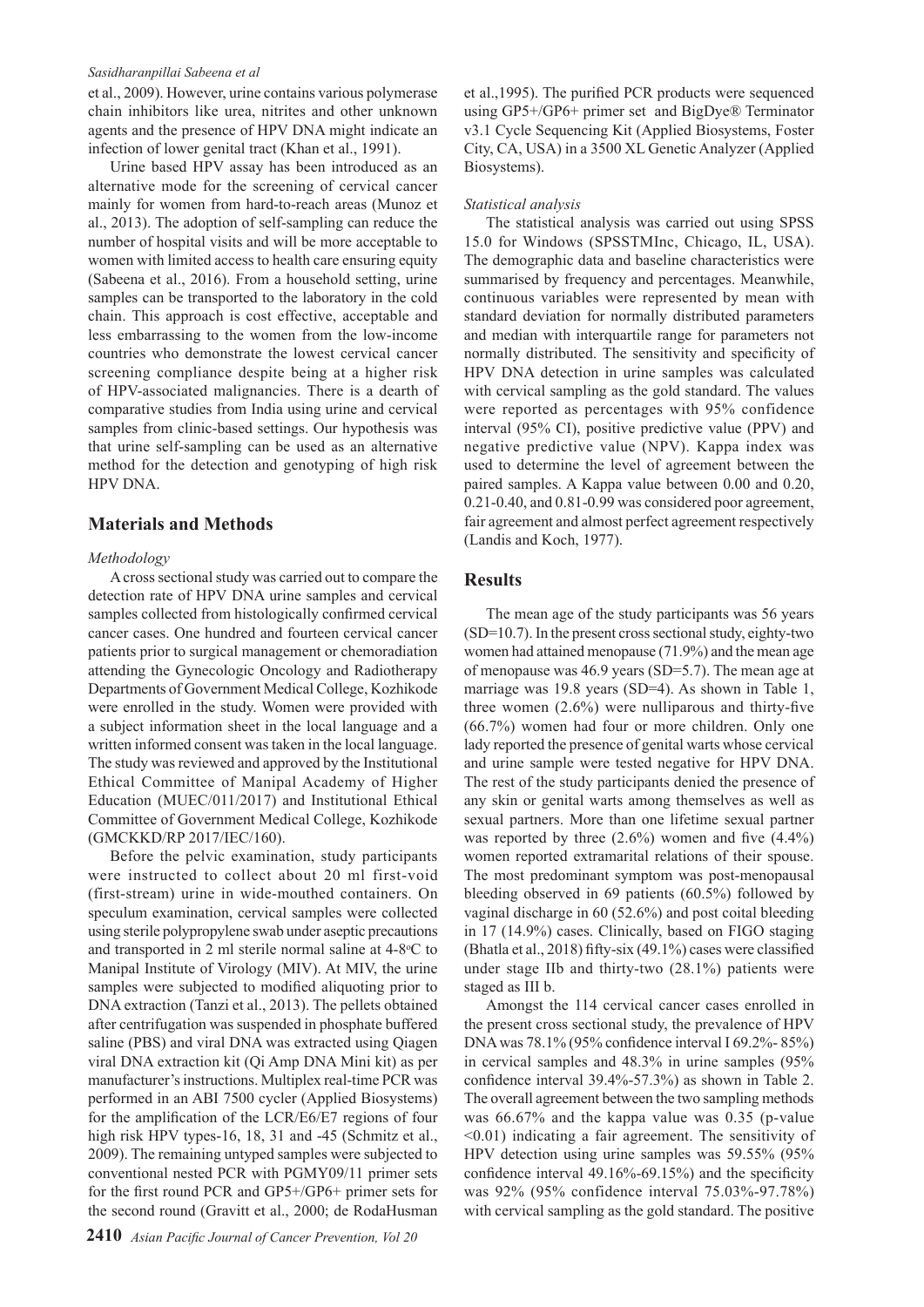|  |  | Table 1. Table Depicting the Sociodemographic and |  |
|--|--|---------------------------------------------------|--|
|  |  | Maternal Factors of Study Participants $(N=114)$  |  |

|                           | N(%)          | <b>HPV DNA</b>                 | <b>HPV DNA</b>           |  |  |  |  |  |
|---------------------------|---------------|--------------------------------|--------------------------|--|--|--|--|--|
|                           |               | positive<br>In cervical sample | positive<br>Urine sample |  |  |  |  |  |
|                           |               | $(n=89, 78.1\%)$               | $(n=55, 48.2\%)$         |  |  |  |  |  |
| Age group                 |               |                                |                          |  |  |  |  |  |
| $<$ 30                    | $1(0.9\%)$    | $\mathbf{0}$                   | $\overline{0}$           |  |  |  |  |  |
| $30 - 35$                 | $1(0.9\%)$    | 1                              | $\theta$                 |  |  |  |  |  |
| 36-45                     | $11(9.6\%)$   | 6                              | 3                        |  |  |  |  |  |
| 46-55                     | 40 $(35.1\%)$ | 36                             | 19                       |  |  |  |  |  |
| 56-65                     | 35 (30.7%)    | 28                             | 16                       |  |  |  |  |  |
| 66-75                     | 21 (18.4%)    | 15                             | 14                       |  |  |  |  |  |
| 76-85                     | $5(4.4\%)$    | 3                              | 3                        |  |  |  |  |  |
| Marital status            |               |                                |                          |  |  |  |  |  |
| Married                   | 76 (66.7%     | 60                             | 36                       |  |  |  |  |  |
| Separated                 | $5(4.4\%)$    | 5                              | $\overline{2}$           |  |  |  |  |  |
| Widow                     | $32(28.1\%)$  | 23                             | 16                       |  |  |  |  |  |
| Divorced                  | 1(0.9)        | 1                              | 1                        |  |  |  |  |  |
| Unmarried                 | 0(0)          | $\mathbf{0}$                   | $\overline{0}$           |  |  |  |  |  |
| Parity $(n=114)$          |               |                                |                          |  |  |  |  |  |
| $\boldsymbol{0}$          | 3(2.6)        | 3                              | $\overline{2}$           |  |  |  |  |  |
| $1 - 3$                   | 76 (66.7)     | 60                             | 30                       |  |  |  |  |  |
| $\geq 4$                  | 35(30.7)      | 26                             | 23                       |  |  |  |  |  |
| Living children $(n=114)$ |               |                                |                          |  |  |  |  |  |
| $\overline{0}$            | 3(2.6)        | 3                              | $\mathfrak{2}$           |  |  |  |  |  |
| $1 - 3$                   | 76 (66.7)     | 60                             | 30                       |  |  |  |  |  |
| $\geq 4$                  | 35 (30.7)     | 26                             | 23                       |  |  |  |  |  |
| Menopause attained        |               |                                |                          |  |  |  |  |  |
| Yes                       | 82            | 67                             | 44                       |  |  |  |  |  |
| N <sub>0</sub>            | 32            | 22                             | 11                       |  |  |  |  |  |

predictive value of HPV detection in urine samples was 96.4% and negative predictive value 39%. The sensitivity for detection of the most common high risk genotype, HPV-16 was 42.98%in urine samples. Meanwhile, a very low sensitivity of 11.1% was observed for the next common high risk genotype, HPV-18 (Table 3). The most common histopathology reported among the study participants was squamous cell carcinoma large cell keratinising  $(n=54, 47.3%)$  out of which forty-two were HPV DNA positive in cervical samples. HPV-16 was observed to be the most common high risk type detected in seventy-seven study participants (67.5%) followed by HPV-18 in cervical samples (n=9, 7.9%). Among the fifty-four cases with squamous cell carcinoma large cell keratinising, HPV-16 was detected in thirty-four cervical samples and twenty-three urine samples. The cervical sample of one patient with cervical adenocarcinoma was tested positive for both HPV-16 and HPV-18 whose urine sample was positive for only HPV-16. In the present study, high risk genotypes other than HPV-16 and -18 were not detected. There was concordance between high risk genotypes detected in the cervical sample and urine samples of fifty-five patients.

# **Discussion**

In the present cross sectional study, modified aliquoting of urine samples was carried out to increase the sensitivity. We observed low sensitivity and high speciicty of urine samples for HPV DNA detection in comparison to cervical sample. Previous studies carried out amongst high risk women also had observed a low sensitivity and high specificity for urine based HPV detection (Mendez et al., 2014; Hagihara et al., 2016). However, we observed vast heterogeneity in the methodology of studies resulting in contradictory outcomes. The overall concordance percentage reported in the present study was in accordance with the study carried out in Thailand (Nilyanimit et al., 2017). There are reports of good agreement of HPV DNA detection in paired urine and cervical samples (Tanzi et al., 2013; Sahasrabuddhe et al., 2014; Stanczuk et al., 2003; Nicolau et al., 2014; Nilyanimit et al., 2013; Bernal et al., 2014). Another study carried out among thirty cervical cancer cases, urine samples of 28 cases were HPV DNA positive, while all the thirty cervical samples were tested

Table 2. The Accuracy of Urine HPV DNA Detection in Comparison to Cervical HPV DNA Detection among Cervical Cancer Cases (n=114)

|                                                         |          | Cervical Sample |          | Sensitivity % | Specificity $%$ | PPV $\%$ | $NPV\%$ | Kappa   |
|---------------------------------------------------------|----------|-----------------|----------|---------------|-----------------|----------|---------|---------|
|                                                         |          | $HPV(+)$        | $HPV(-)$ |               |                 |          |         |         |
| Urine                                                   | $HPV(+)$ | 53              |          | 59.55         | 92              | 96.36    | 39      | $0.35*$ |
| Sample                                                  | $HPV(-)$ | 36              | 23       |               |                 |          |         |         |
| $\Delta$ greement $\frac{0}{6}$ 66.67. * Fair gargement |          |                 |          |               |                 |          |         |         |

Agreement %, 66.67; \* Fair agreement

Table 3. Comparison of Urine High Risk HPV DNA Positivity as Per Real Time Multiplex PCR Assay with Cervical HPV DNA Detection (n=114)

|              |          | Cervical Sample |       |         |          |                 |  |
|--------------|----------|-----------------|-------|---------|----------|-----------------|--|
|              |          | HPV16           | HPV18 | Untyped | Negative | HPV16 and HPV18 |  |
| Urine Sample | HPV16    | 49              |       |         |          |                 |  |
|              | HPV18    |                 |       |         |          |                 |  |
|              | Untyped  |                 |       |         |          |                 |  |
|              | Negative | 27              |       |         | 23       |                 |  |

Sensitivity % for HPV 16, 42.98; Sensitivity % for HPV 18, 11.11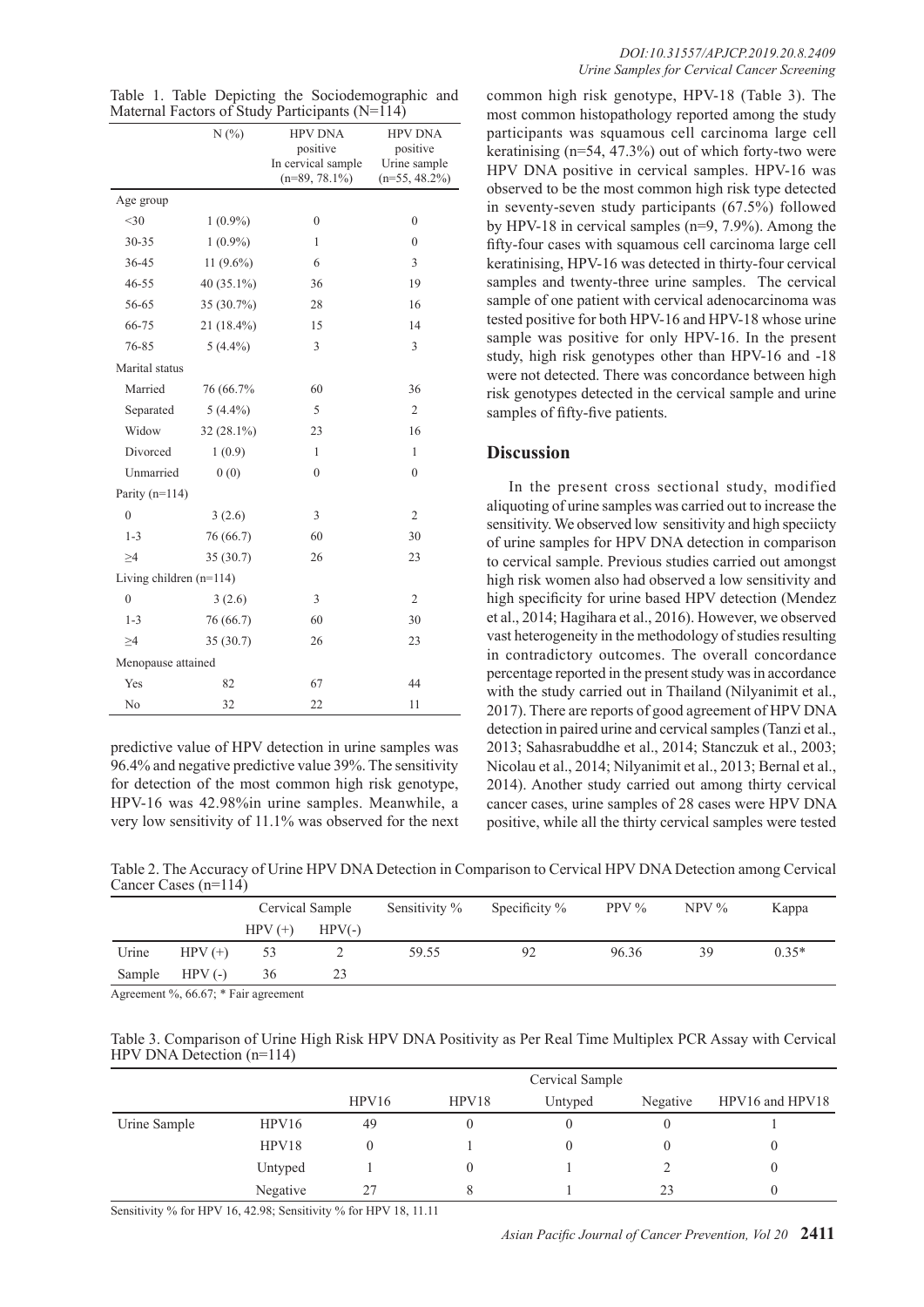## *Sasidharanpillai Sabeena et al*

positive (Gupta et al., 2006). An almost perfect agreement was observed between urine and cervical samples of cases with high grade cervical intraepithelial neoplasia in another study (Piyathilake et al., 2016). A recent study from China observed high concordance between the cervical samples and pellet fraction of initial stream urine samples collected from healthy women attending cancer screening clinics. The sensitivity and specificity for all HPV DNA in the pellet fractions of urine with cervical samples as reference were 68.4% and 99.9% (Hagihara et al., 2016). Another study from Colombia reported an overall HPV prevalence of 60.00% in cervical samples and 64.72% in urine samples with HPV-16 being the moc in both specimens (Cómbita et al., 2016) So far only one study employed urine samples for primary cervical cancer screening and observed lower HPV positivity rate of 11.6% in urine compared to 14.7% in cervical samples. (Stanczuk et al., 2003). Another study from Thailand observed a higher sensitivity and specificity using urine samples in high grade lesions (Khunamornpong et al., 2016).

HPV exhibits tissue tropism to the squamocolumnar junction of the cervix and anogenital areas with no predilection to the urinary tract. The HPV detection in urine represents exfoliation from the cervix, vagina or vulva which will be more frequent in high grade lesions and cancers (Sahasrabuddhe et al., 2014). Urine based screening is not ideal and a 35% loss of sensitivity in comparison to recommended screening practices is not satisfactory (Mendez et al., 2014). As the negative HPV test does not necessarily rule out HPV infection repeat testing has to be carried out. However, there is a better acceptance rate especially from women from remote areas and urine sampling is culturally acceptable in comparison to self-collected vaginal sampling. There are considerable variations of HPV detection in urine samples which is mainly attributed to lack of standardisation of urine collection, aliquoting, DNA extraction and amplification techniques (Senkomago et al., 2016; Vorsters et al., 2014). A mete-analysis reported a 22-fold reduction in accuracy when random or midstream urine samples were used for HPV detection (Pathak et al., 2014). Urine sampling is appropriate for women who do not prefer vaginal examination and also for monitoring sexually unexposed adolescents after HPV vaccination (Cuschieri et al., 2011). The optimisation and standardisation of the procedure are essential as the standards for the processing of cervical samples may not be applicable to urine. Acceptance rate may be higher among ethnic groups, post-menopausal elderly women.

In conclusion, even though not acceptable as an HPV DNA screening tool due to low sensitivity, the urine sampling method is inexpensive and more socially acceptable for large epidemiological surveys in developing countries to estimate the burden.

## *Strength of the study*

Women with histologically confirmed cervical cancer cases were enrolled for the study. Most of the study participants were at advanced stages of malignancy and were instructed to collect an initial stream of urine (first part of a urine void) before pelvic examination. Throughout sample transport, cold chain was ensured and modified aliquoting of urine samples incorporating two-step centrifugation was employed. A validated PCR based assay was used for HPV DNA detection in both cervical and urine samples.

## *Limitations*

We collected random urine samples with no preservative or DNA conservation medium.

## **Acknowledgements**

We acknowledge our sincere gratitude to all the study participants. We would also like to place on records our gratitude to Mrs Laveena Kotian, senior laboratory technologist who played a vital role in sample reception and processing.

### *Funding*

This work was supported by the Indian Council of Medical Research (ICMR) (Project No: 5/8/7/15/2010 ECD-1).

### *Ethical approval*

This study was carried out in accordance with the ethical standards of the Helsinki Declaration (1964, amended in 2008) of the World Medical Association. The study was approved by the Institutional Ethical Committee of both the institutions (MUEC/011/2017, GMCKKD/RP 2017/IEC/160). Informed written consent was obtained from all the study participants.

*Conflicts of interest* None.

## **References**

- Adegoke O, Kulasingam S,Virnig B (2012). Cervical cancer trends in the United States: a 35-year population-based analysis. *J Womens Health*, **21**, 1031–7.
- Aswathy S, Quereshi MA, Kurian B, Leelamoni, K (2012) Cervical cancer screening: Current knowledge and practice among women in a rural population of Kerala, India. *Indian J Med Res*, **136**, 205-10.
- Bernal S, Palomares JC, Artura A, et al (2014). Comparison of urine and cervical samples for detecting human papillomavirus (HPV) with the Cobas 4800 HPV test. *J Clin Virol*, **61**, 548–552.
- Bhatla N, Aoki D, Daya NS, Sankaranarayanan S (2018). Cancer of the cervix uteri. *Int J Gynecol Obstet*, **143**, 22–36.
- Bobdey S, Sathwara J, Jain A, Balasubramaniam G (2016). Burden of cervical cancer and role of screening in India. *Indian J Med Paediatr Oncol*, **37**, 278–85.
- Cómbita AL, Gheit T, González P, et al (2016). Comparison between urine and cervical samples for HPV DNA detection and typing in young women in Colombia. *Cancer Prev Res*, **9**, 766–71.
- Cuschieri K, Nandwani R, McGough P, et al (2011). Urine testing as a surveillance tool to monitor the impact of HPV immunization programs. *J Med Virol*, **83**, 1983–7.
- de Roda Husman AM, Walboomers JM, van den Brule AJ, Meijer CJ, Snijders PJ (1995). The use of general primers